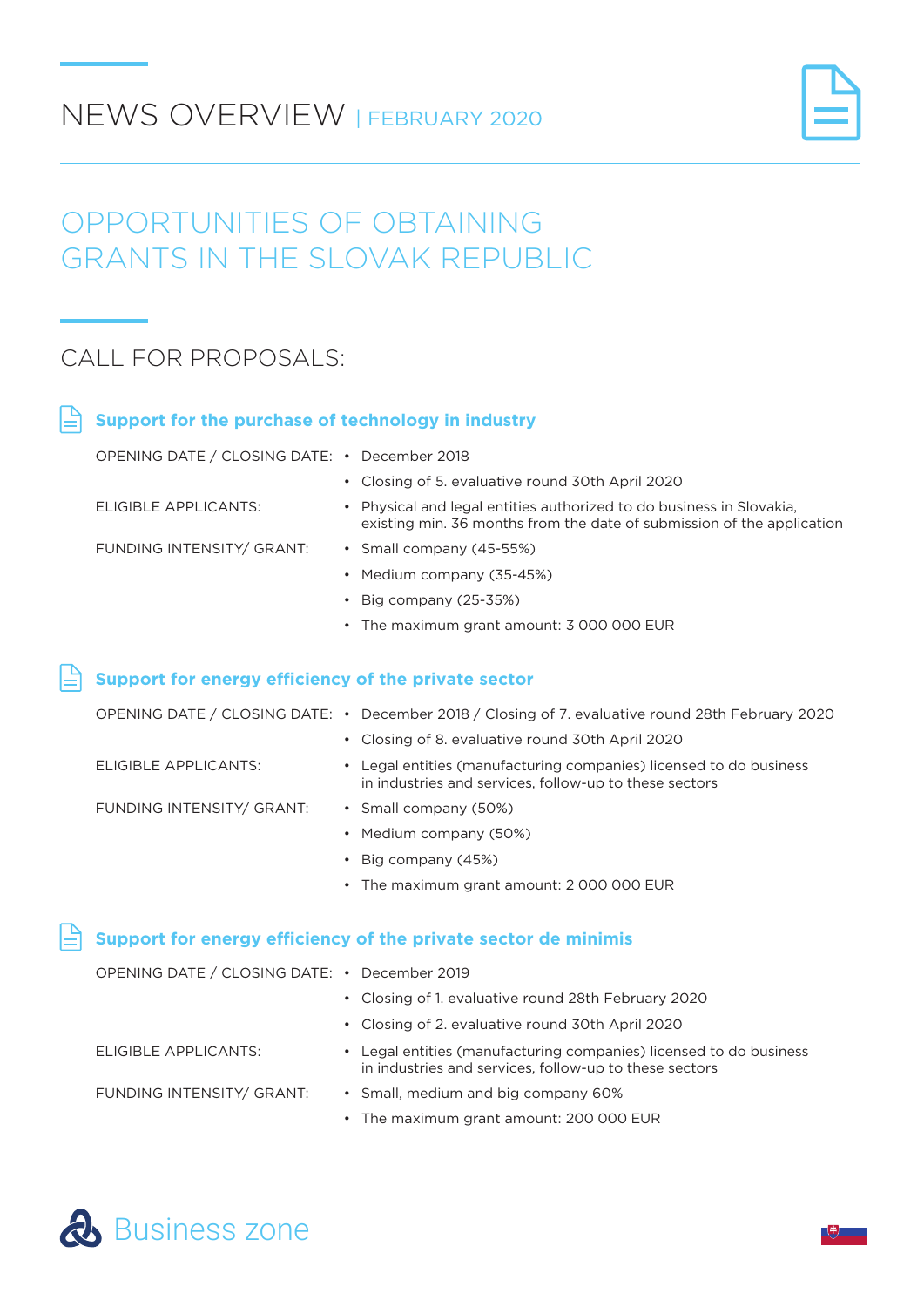$\stackrel{\triangle}{=}$  Support for preparation, reuse and recovery of non-hazardous waste

#### OPENING DATE / CLOSING DATE: • 31st of October 2016 / Closing of 9. evaluative round-28th of February 2020 ELIGIBLE APPLICANTS: FUNDING INTENSITY/ GRANT: • Closing of 10. evaluative round-30th of June 2020 • Private companies (waste recovery) licensed to disposal with waste. • Small company (45-55%) • Medium company (35-45%) • Big company (25-35%) • The maximum grant amount: 12 500 000 EUR **Support for construction, reconstruction and modernization of heat distribution Support for reusing and recycling of hazardous waste** OPENING DATE / CLOSING DATE: • 31st of October 2016 / ELIGIBLE APPLICANTS: FUNDING INTENSITY/ GRANT: • Closing of 9. evaluative round-15th of February 2020 • Closing of 10. evaluative round-15th of June 2020 • Private companies (waste recovery) licensed to disposal with waste • Small company (45-55%) • Medium company (35-45%) • Big company (25-35%) • The maximum grant amount: 12 500 000 EUR

| OPENING DATE / CLOSING DATE: • 2019 |                                                         |
|-------------------------------------|---------------------------------------------------------|
|                                     | • Closing of 2. evaluative round 30th April 2020        |
| ELIGIBLE APPLICANTS:                | • Legal entities authorized to conduct business in heat |
| FUNDING INTENSITY/ GRANT:           | • Max. 75%<br>The maximum grant amount: 200 000 EUR     |

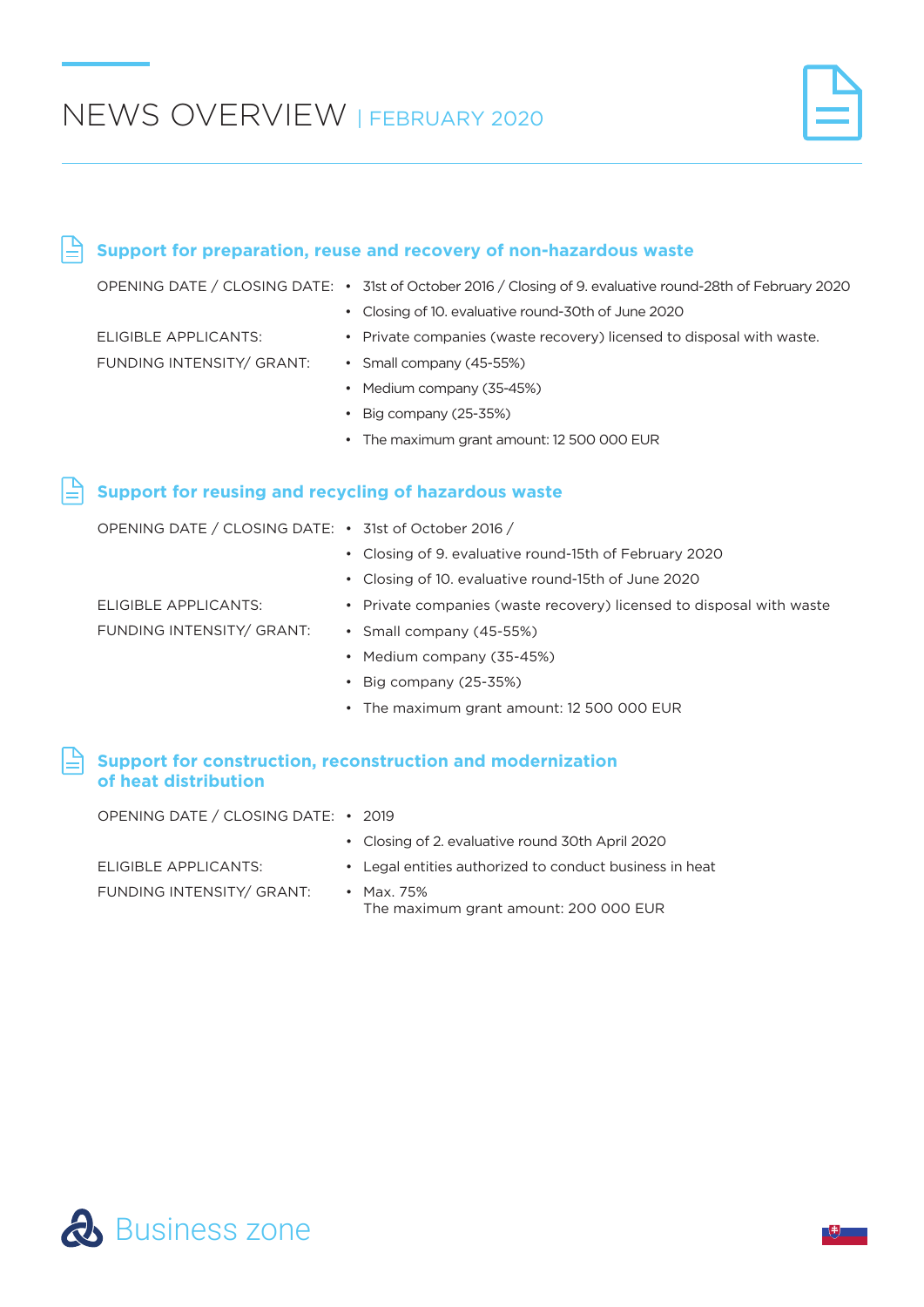#### $\mathbb P$ **Call for the Construction, Reconstruction and Modernization of Electricity and Heat Generation Equipment with a Maximum Heat input of 20 MW**

| OPENING DATE / CLOSING DATE: • November 2019                           |                                                             |  |  |  |
|------------------------------------------------------------------------|-------------------------------------------------------------|--|--|--|
|                                                                        | Closing of 1. evaluative round 31st March 2020<br>$\bullet$ |  |  |  |
|                                                                        | Closing of 2. evaluative round 30th June 2020<br>$\bullet$  |  |  |  |
| ELIGIBLE APPLICANTS:                                                   | • Legal entities authorized to conduct business in heat.    |  |  |  |
| FUNDING INTENSITY/ GRANT:                                              | • Small company (50%)                                       |  |  |  |
|                                                                        | Medium company (50%)<br>$\bullet$                           |  |  |  |
|                                                                        | Big company (45%)<br>$\bullet$                              |  |  |  |
|                                                                        | The maximum grant amount: 2 500 000 EUR<br>$\bullet$        |  |  |  |
|                                                                        |                                                             |  |  |  |
| <b>Construction of facilities for the use of selected types of RES</b> |                                                             |  |  |  |
| OPENING DATE / CLOSING DATE: • December 2019                           |                                                             |  |  |  |
|                                                                        | • Closing of 1. evaluative round 31st March 2020            |  |  |  |
|                                                                        | Closing of 2. evaluative round 30th June 2020<br>٠          |  |  |  |

• Legal entities, public sector, non-profit organizations • Small, medium and big company 60%

FUNDING INTENSITY/ GRANT:

ELIGIBLE APPLICANTS:

- Public sector 90-95%
- The maximum grant amount: 2 000 000 EUR

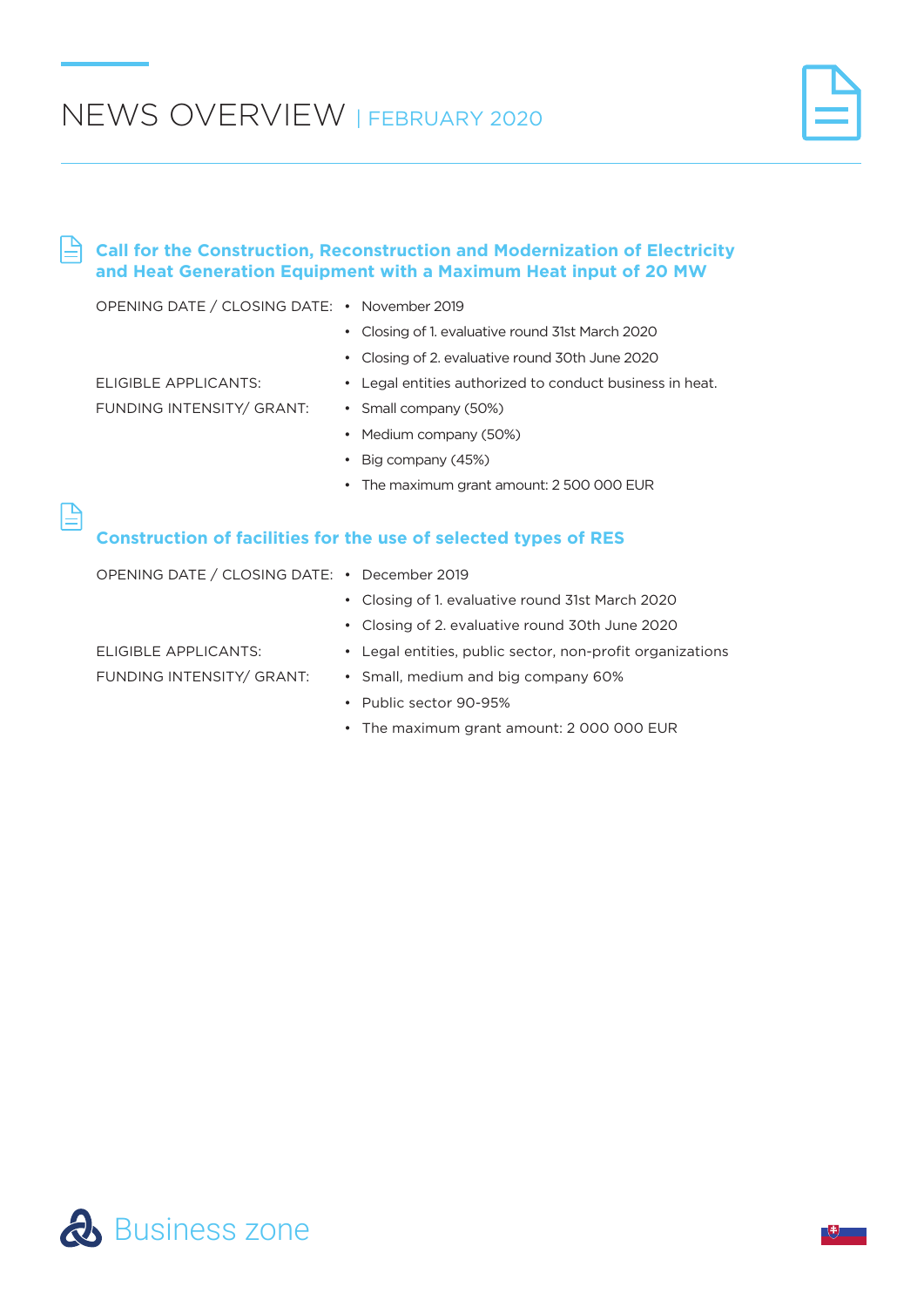# NEWS OVERVIEW | FEBRUARY 2020



## OPPORTUNITIES OF OBTAINING GRANTS IN THE CROATIA

## EXPECTED PRIORITY CALLS:

**Increasing development of new products and services resulting from research and development R & D - phase II** 

| OPENING DATE / CLOSING DATE: • February 2020 / 29th June 2020 |                                                               |
|---------------------------------------------------------------|---------------------------------------------------------------|
| ELIGIBLE APPLICANTS:                                          | • Eligible applicant is small, medium and big company.        |
| FUNDING INTENSITY/ GRANT:                                     | • 25%-85%, depending on applicant size and level of research. |

• The maximum grant amount is 3.3 mil.  $\epsilon$